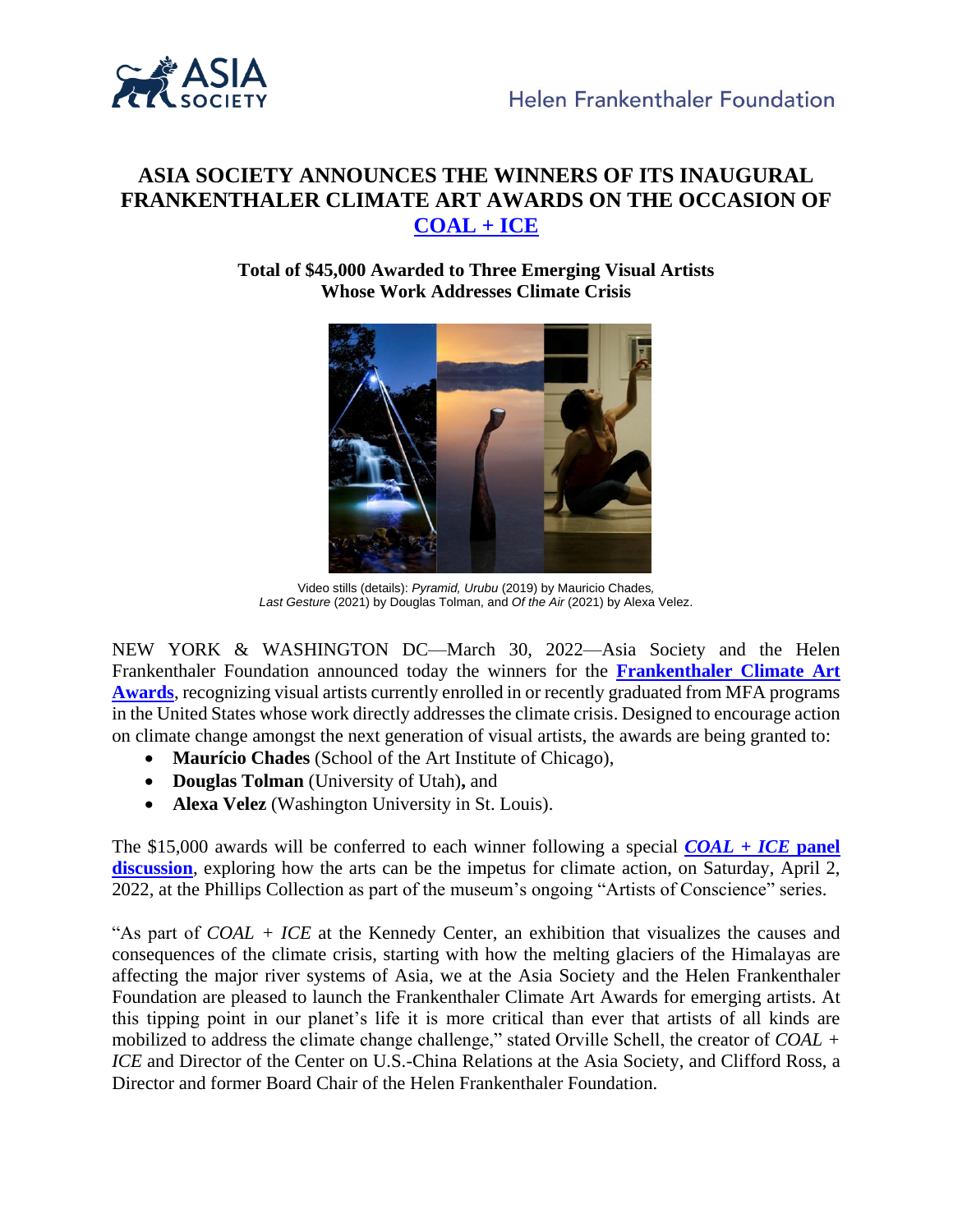Added Elizabeth Smith, Executive Director of the Helen Frankenthaler Foundation, "The Foundation believes in the power of art and artists to inspire change. The innovative work of the winners and finalists for the Frankenthaler Climate Art Awards demonstrate this perfectly, underscoring the crucial role that artists can play in expanding our understanding of how human activity impacts climate change. The response truly exceeded our expectations."

The three winners were selected from a shortlist of 13 semifinalists by a jury comprised of leaders from four of the collaborating institutions:

- **Melissa Chiu**, Director, Hirshhorn Museum and Sculpture Garden;
- **Molly Donovan**, Curator of Contemporary Art, National Gallery of Art;
- **Dorothy Kosinski**, Vrandenburg Director & CEO, The Phillips Collection; and
- **Michelle Yun Mapplethorpe**, Vice President for Global Artistic Programs at Asia Society and Director of Asia Society Museum, New York.

In a joint statement, the jury thanked all the artists participating in the award for "the creativity they brought to expressing the urgency of the climate crisis" and commended the three winners for their strikingly original contributions: **Chades** for "raising our consciousness about light pollution as an emblem of man's dominion over nature in the form of community convenings and performances;" **Tolman** for "visualizing the devastating effects of evaporating water sources in a video that presents a powerful reductive poetry of natural forms;" and **Velez** for her "disturbing performance/dance piece—a metaphor for our love affair with the air conditioner—which captures the private pain in a human body from the ominous effects of climate change." With works like these, the jury added, "a new generation of artists is helping to raise our collective awareness about the most urgent crisis confronting us all."

Further details on the awardees, the full shortlist of finalists, and the panel discussion follow below.

# **About The Frankenthaler Climate Art Award Winners**

Brazilian visual artist and filmmaker **Maurício Chades** is pursuing an MFA at the School of the Art Institute of Chicago. His work, *Pyramid, Urubu* (2019), a video essay that discusses light pollution, questions the limits of cinema and functions as an aesthetic-political tool. Chades grounds his artistic practice in environmental studies and focuses on systems that he sees as a microcosm of the global situation. His short films have screened at the São Paulo International Short Film Festival and the Festival do Rio. Chades also participated in the NINHO – Collective for Research in Art, Interactivity, and Agroecology.

Chades commented, "Climate change attests to the failure of a model of society. The question is: will we die under the rubble or will we build new realities out of these ruins? I believe that artists and art spaces can play a fundamental role in building prototypes for new worlds we can inhabit."

**Douglas Tolman** is an MFA student at the University of Utah in his hometown Salt Lake City. An interdisciplinary artist, Tolman's work, *Last Gesture* (2021), uses wood sourced from a reclaimed pine pallet that carried consumer goods to Utah and salt from the evaporating Great Salt Lake, reflecting his dedication to sense of place and connection to community. Tolman is currently a Global Change and Sustainability Center Fellow at the University of Utah.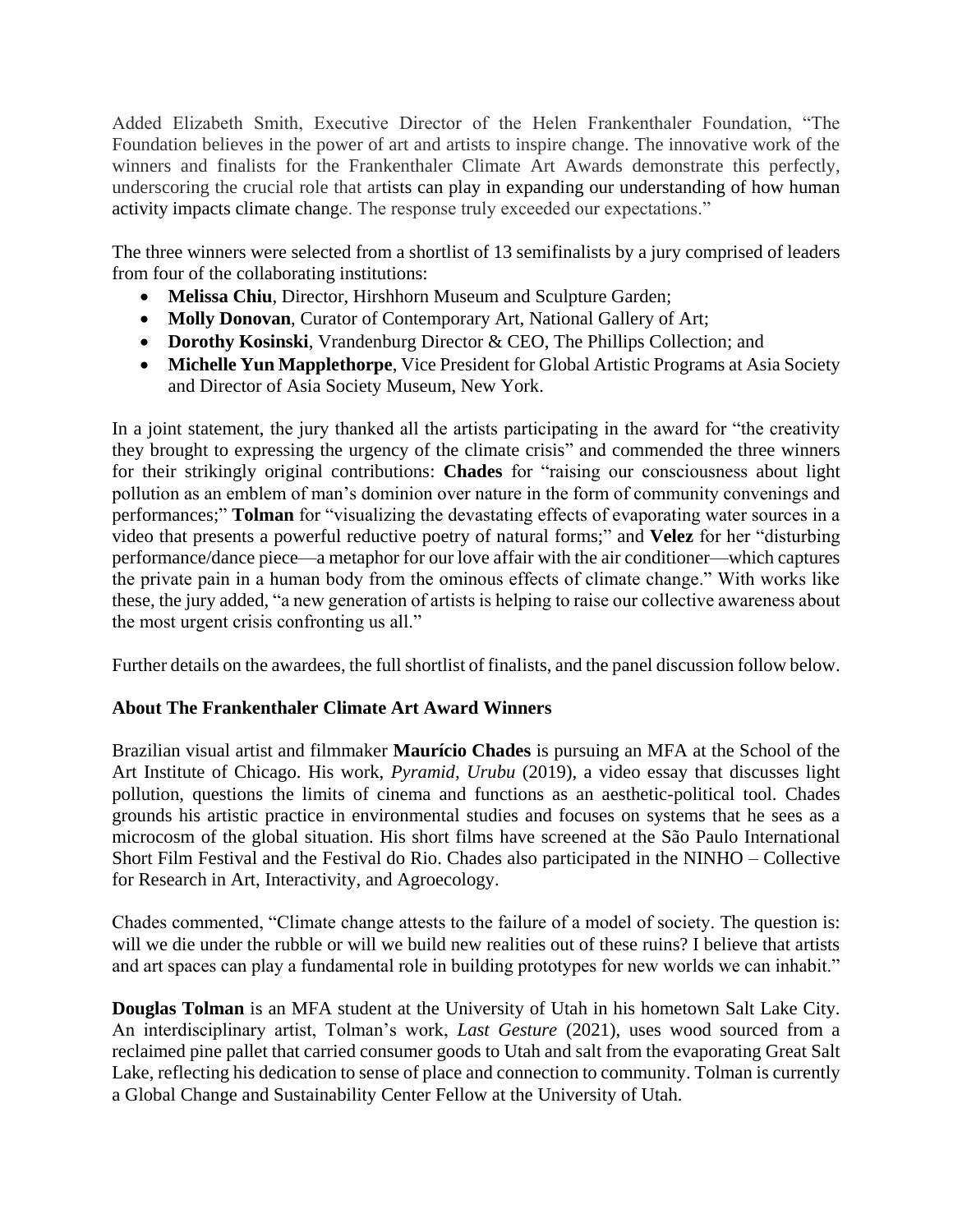Douglas added, "Art is able to bring more intuition into the conversation to balance the didactic, often alienating logic. The artist's role in mobilizing against climate change is to use that intuitive balance to depolarize climate dialogue and shape accessible narratives that bring people together around solutions."

Multidisciplinary artist **Alexa Velez** graduated from Washington University in St. Louis in 2021 with an MFA in Visual Art. Her short film, *Of the Air* (2021), reacts to the climate crisis and examines human disconnect from the natural world, while simultaneously revealing humanity's dependence on the environment for survival. Velez's short films have screened both nationally and internationally, and she was a recipient of the Chancellor's Fellowship and won best in show for her thesis work at graduate school.

Velez wrote, "Facts alone do not bring change. Feelings drive people to action. This is where artists can play a key role. Art has the power to harness emotion for the greater good. I believe artists can motivate people to mobilize against climate change, by using their craft to deliver compelling messages about the importance of protecting our environment."

In addition to the above winners, the following artists were shortlisted for the award:

- Melanie Bernier, Tyler School of Art and Architecture at Temple University
- Sarah Brophy, School of the Art Institute of Chicago
- Linnéa Gad, Columbia University School of the Arts
- Char Jeré, Columbia University School of the Arts
- Sue Montoya, University of Florida
- Brian Patterson, Columbia University School of the Arts
- Tiare Ribeaux (with collaborator Jody Stillwater), University of California, Berkeley
- Anna Rotty, University of New Mexico
- Kathy Sirico, San Francisco Art Institute
- Vivian Vivas, Columbia University School of the Arts

A full overview of winning and shortlisted projects can be found here: [www.climateartawards.org](http://www.climateartawards.org/)

# **Panel Discussion: "COAL + ICE/Artists of Conscience"**

April 2, 2022, 2 – 4 p.m. The Phillips Collection 1600 21st St NW, Washington, DC 20009 Free with advance registration required [here.](https://www.phillipscollection.org/event/2022-04-02-artists-conscience) The event will also be livestreamed.

Held on the occasion of the Frankenthaler Climate Art Awards and the *COAL + ICE* exhibition, this panel discussion, presented in collaboration with Asia Society, will bring together figures from the arts, policy, and scientific communities to discuss how the arts can be an impetus for action against climate change.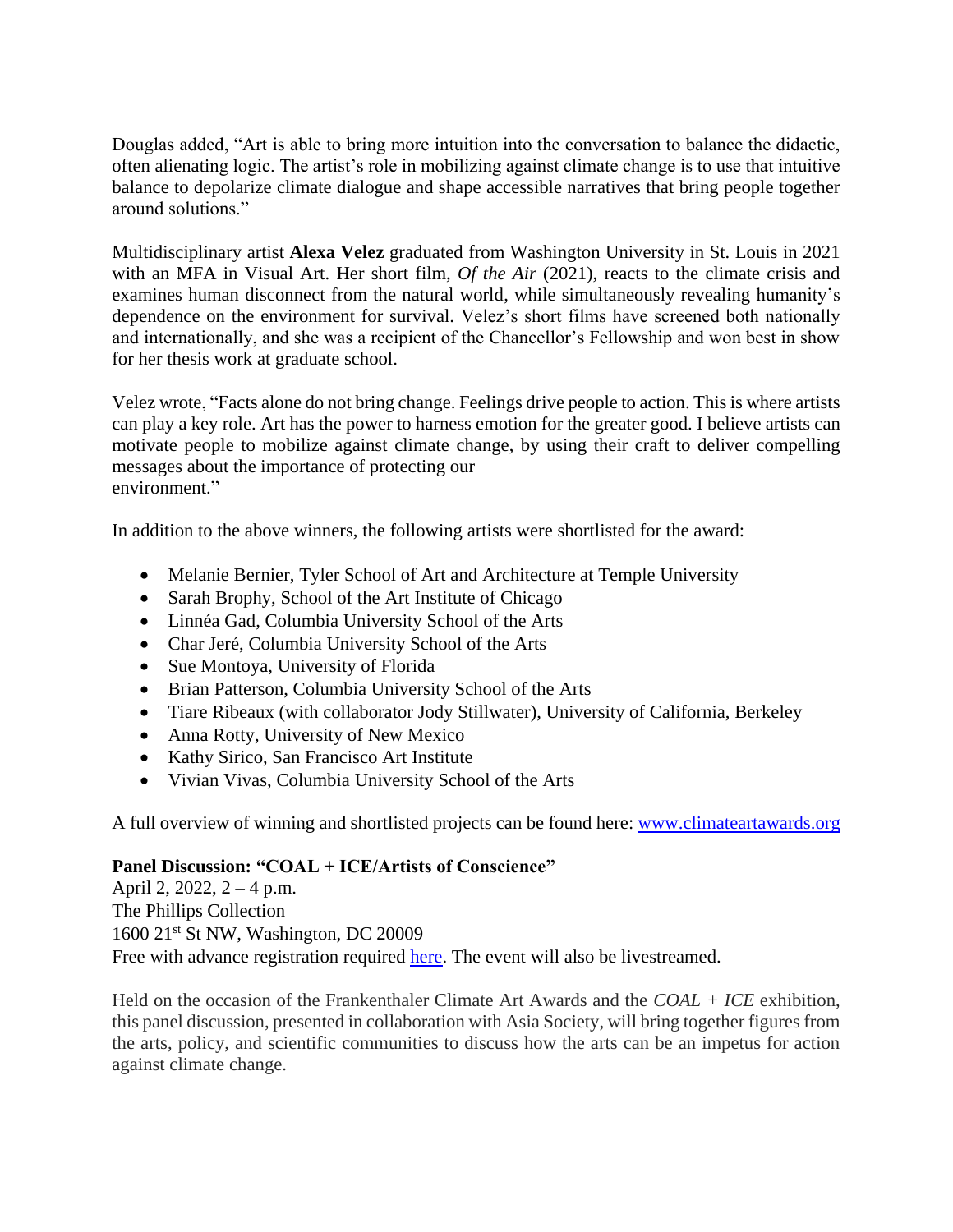The panel will focus on the power of artists as advocates for change and how policy makers and artists have and can collaborate effectively. Each participant will speak about their commitment to climate change work, then engage in a group discussion.

*Speakers*

- Congressman Don Beyer
- Susan Meiselas, co-curator of *COAL + ICE*
- Clifford Ross, artist
- Felice Stadler, Vice President of Political Affairs of the Environmental Defense Fund
- Nora Halpern, independent curator and a Vice President of Americans for the Arts (moderator)

All shortlisted works and additional information may be found at [www.climateartawards.org.](http://www.climateartawards.org/)

#ClimateArtAwards #ArtForClimateAction

# **Presented by:**



### **In collaboration with:**



# **Strategic and operational support provided by András Szántó LLC.**

András Szántó LLC assists museums, cultural organizations, commercial brands, foundations, and educational institutions worldwide in all phases of the conceptualization and implementation of cultural initiatives, from strategy to execution to the creation of exceptional content.

# **About the Helen Frankenthaler Foundation**

Established and endowed by Helen Frankenthaler during her lifetime, the Helen Frankenthaler Foundation advances the artist's legacy and inspires a new generation of practitioners through a range of philanthropic, educational, and research initiatives. Since becoming active in 2013, the Foundation has continued to strategically expand its program, which includes organizing and supporting significant exhibitions of the artist's work, fostering new research and publications, advancing educational programs in partnership with arts organizations around the world, and launching groundbreaking initiatives that foster systemic change in the field. As a primary resource